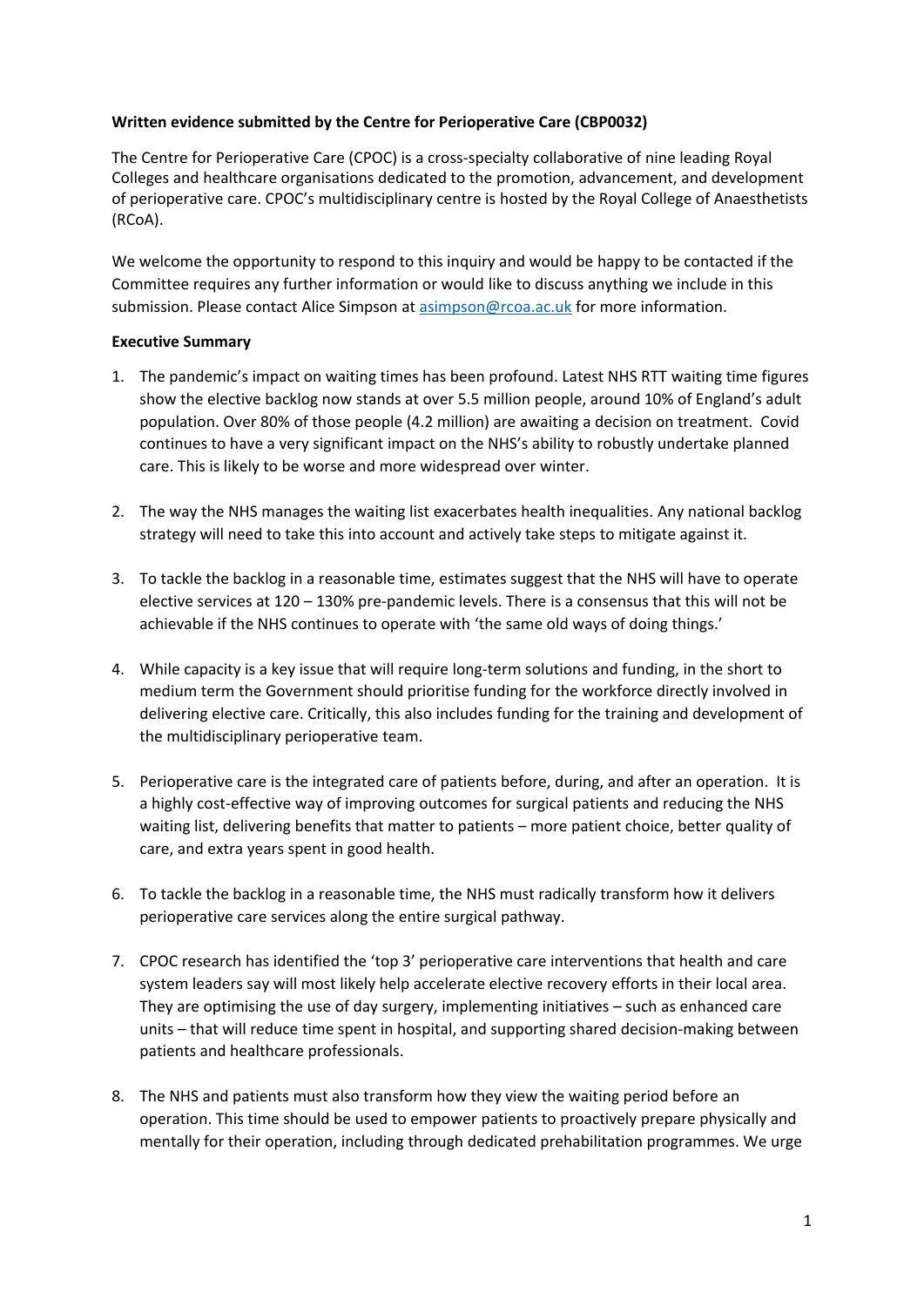the Government to support waiting patients by committing to provide prehabilitation as part of an elective backlog plan.

9. Considerable additional resources will be required to enable the NHS to continue to strive towards the aspirations laid out in the NHS Long Term Plan while also making up ground on the backlog. To help achieve both of those aims, we are calling on the Government to provide dedicated funding for the transformation and delivery of perioperative care interventions in the upcoming Spending Review.

# **What is the anticipated size of the backlog and pent-up demand from patients for different healthcare services including, for example, elective surgery; mental health services; cancer services; GP services; and more widely across the healthcare system?**

- 1. There are many different 'backlogs' across health, public health and care services. We are limiting our response to this consultation to the elective, or planned, surgery backlog overall – which latest NHS RTT figures show now stands at over 5.5 million people. It's important to emphasise that more than 4.2 million (80%) of these patients are awaiting a decision on treatment. Over 300,000 patients have been waiting over a year for surgery – about 100 times more than at the start of the pandemic.<sup>i</sup>
- 2. These figures, alarming as they are, do not include the 'hidden patients' who have been deterred from the pandemic from coming forward to use NHS services. There could be over 6 million people who fit into this category.
- 3. Covid continues to have a very significant impact on the NHS's ability to robustly undertake planned care. This is likely to be worse and more widespread over winter.
- 4. Different patient groups and different regions of the UK are also experiencing the elective backlog differently. For example, research suggests that those living in areas with lower educational attainment wait up to 14% longer for elective care, even when they are being treated in the same hospital as those with higher attainment.<sup>ii</sup> Any national backlog strategy will need to take these inequalities of experience and access already baked into the waiting period into account and mitigate against them.

# **What capacity is available within the NHS to deal with the current backlog? To what extent are the required resources in place, including the right number of staff with the right skills mix, to address the backlog?**

1. Due to the heroic efforts of NHS staff, the NHS is continuing to battle another Covid wave while maintaining elective services at around 90% of pre-pandemic levels (well ahead of NHSE's 75% target set out in official guidance). However, in order for the NHS to recover services in a reasonable amount of time, estimates show that trusts will need to operate at 120-130% of 2019 activity levels. There is a consensus that this will not be achievable with current funding and capacity if the NHS continues to follow 'the same old ways of doing things.'iii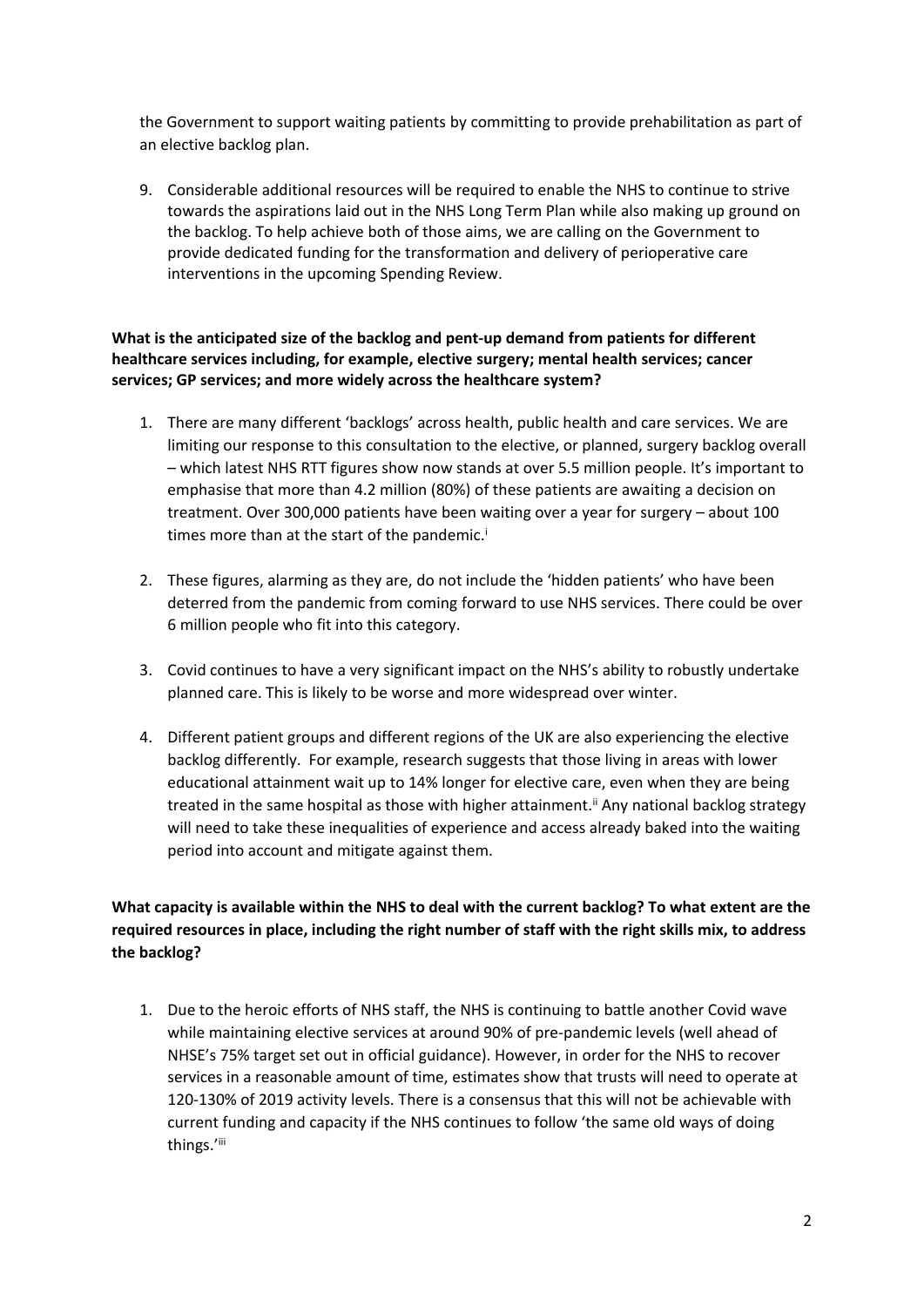2. Even operating at that increased level of activity, the BMA estimates that it will still take several years to clear the backlog.<sup>iv</sup> Research conducted by CPOC supports that view, with our polling of health and care system leaders suggesting that it will take between 2-5 years to clear the backlog with current resource and capacity levels.<sup>v</sup>

# *Capacity*

- 3. Committee members will be aware of the long-standing workforce gaps across the NHS and their impact on the ability of NHS teams to carry out their roles. We remain deeply concerned that these workforce shortages will hinder elective recovery efforts and we support this Committee's recommendations to Government regarding the need for longterm, independent workforce planning.
- 4. In the short to medium term, we would urge the Government to prioritise funding for the workforce directly involved in delivering elective services.
- 5. No matter where the work is undertaken, it is the same stretched and exhausted workforce that is doing it. Retaining our skilled and committed NHS workforce is paramount and any backlog strategy must include support for staff health and wellbeing.

## *Skills mix*

- 6. Evidence shows that a multidisciplinary team working across the surgical pathway can speed access to surgery (if that is an appropriate treatment option), improve people's clinical outcomes (such as reducing complications following surgery), and reduce the cost of surgical care (by helping people leave hospital earlier).<sup>vi</sup> This is essential to tackling the backlog. Multidisciplinary working is also essential to achieving the aspirations outlined in HEE's Future Doctor report and the NHS People Plan for a more flexible, generalist workforce.
- 7. CPOC research suggests that NHS organisations, teams, and individual staff all need more support to implement multidisciplinary working during the period around surgery.<sup>vii</sup>
- 8. Key barriers to multidisciplinary working include: lack of clear guidelines and processes, incompatible IT systems, lack of ring-fenced time, lack of clear expectations amongst team members, lack of formal function and structure for team meetings and activities, and lack of staff education around the benefits of multidisciplinary working.
- 9. While a long-term workforce strategy for the NHS and wider system is required, supporting and developing the existing multidisciplinary perioperative team will be essential to elective recovery efforts. The UK Government should work with HEE, and relevant third sector partners like CPOC, to prioritise the training and development of the multidisciplinary perioperative team.

**How might the organisation and work of the NHS and care services be reformed in order to effectively deal with the backlog, in the short-term, medium-term, and long-term?**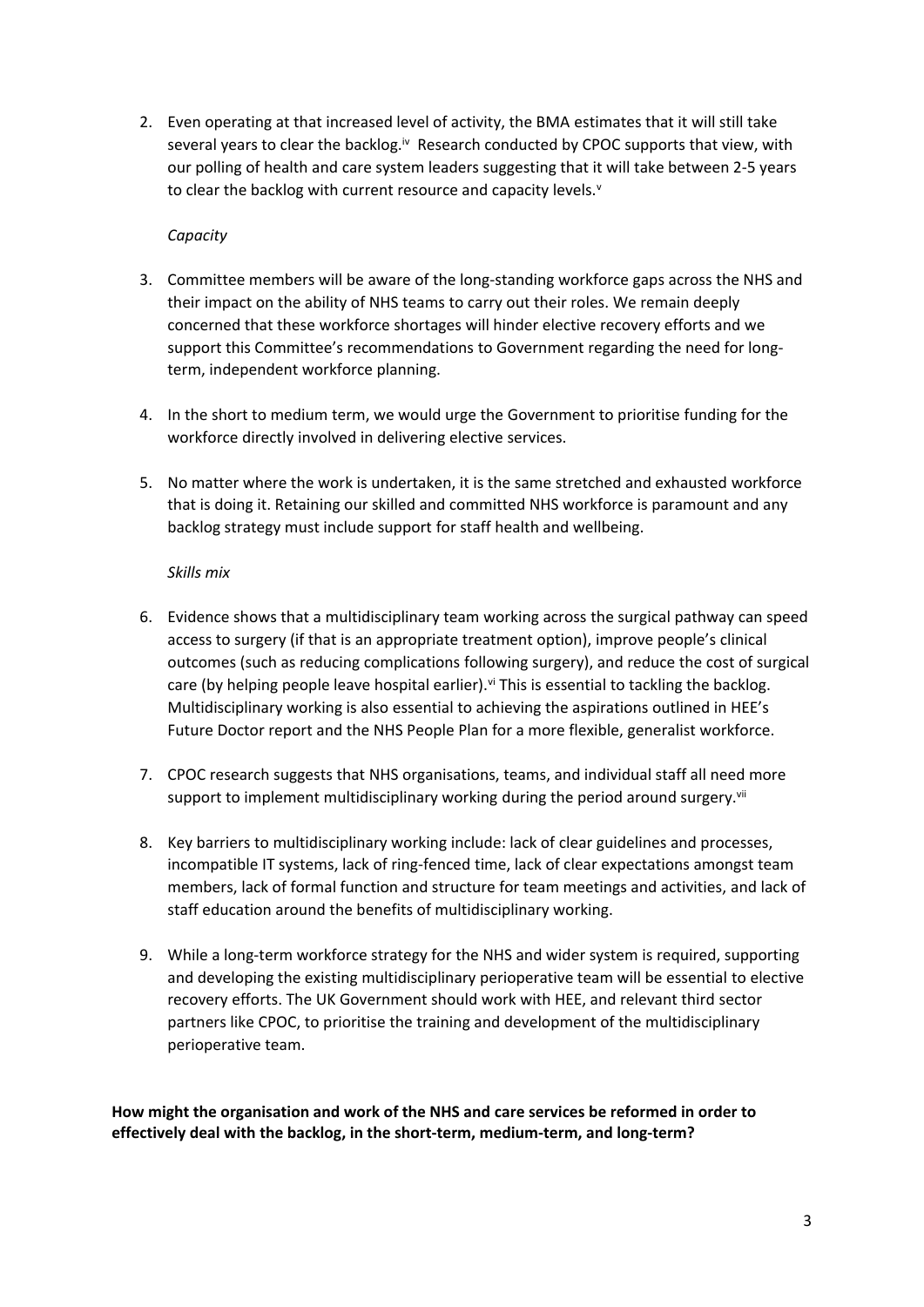To tackle the backlog in a reasonable time period, the NHS must radically transform how it delivers perioperative care services along the entire surgical pathway. Below we briefly define what perioperative care is, how it can support efforts to accelerate elective care, and outline what is most required in the short to medium-term to make the most progress.

- 1. Perioperative care is the integrated care of patients before, during, and after an operation. It is a highly cost-effective way of improving outcomes for surgical patients and reducing NHS waiting lists, delivering benefits that matter to people – more patient choice, better quality of care, and extra years spent in good health.
- 2. Perioperative care involves many components along the surgical pathway, including support to help patients use the waiting period to get 'match fit' for their operation so they can have better outcomes and then recover and return home and back to their lives sooner.
- 3. Evidence shows that quality perioperative care can accelerate the pace of elective surgery and eliminate waste in in several important ways. Most notably, perioperative care canvill:
	- I. Reduce the amount of time people stay in hospital after surgery by on average 1-2 days without extra complications, unpanned readmissions, or extra burden on primary care or social services
	- II. Reduce the use of intensive care units after surgery, freeing up bed space
	- III. Reduce complication rates after surgery resulting in fewer resources and bed space spent managing this
	- IV. Reduce the overuse of surgery By practicing 'shared decision-making' patients can work with their healthcare team to choose the best treatment option for them. This may not be surgery.
	- V. Increase the rate of surgery performed as 'day cases'
	- VI. Avoid late or on the day cancellations of surgery

*What change is required over the next 1-2 years to underpin the elective recovery?*

4. CPOC recently polled health and care system leaders to ask them which perioperative care interventions would most help their local system tackle its backlog over the next 1-2 years. They told us the following three interventions should be prioritised:

# **I. Optimising the rate of day case surgery**

Day case surgery is surgery that is conducted without an overnight stay. Increasing the proportion of day surgery to overall elective surgery is one of the simplest strategies that the NHS can employ to streamline elective services. Currently rates of day case surgery vary considerably by trust, hospital, and surgical specialty – some report only 36%-day case admissions, while others report as high as 77%. In some instances, neighbouring trusts with similar facilities and patient demographics are performing very differently.ix

Reducing the backlog requires making day surgery the default option for more routine elective procedures across all specialties. We already know how to do this. Implementing new guidance from CPOC, GIRFT, and BADS could halve the numbers of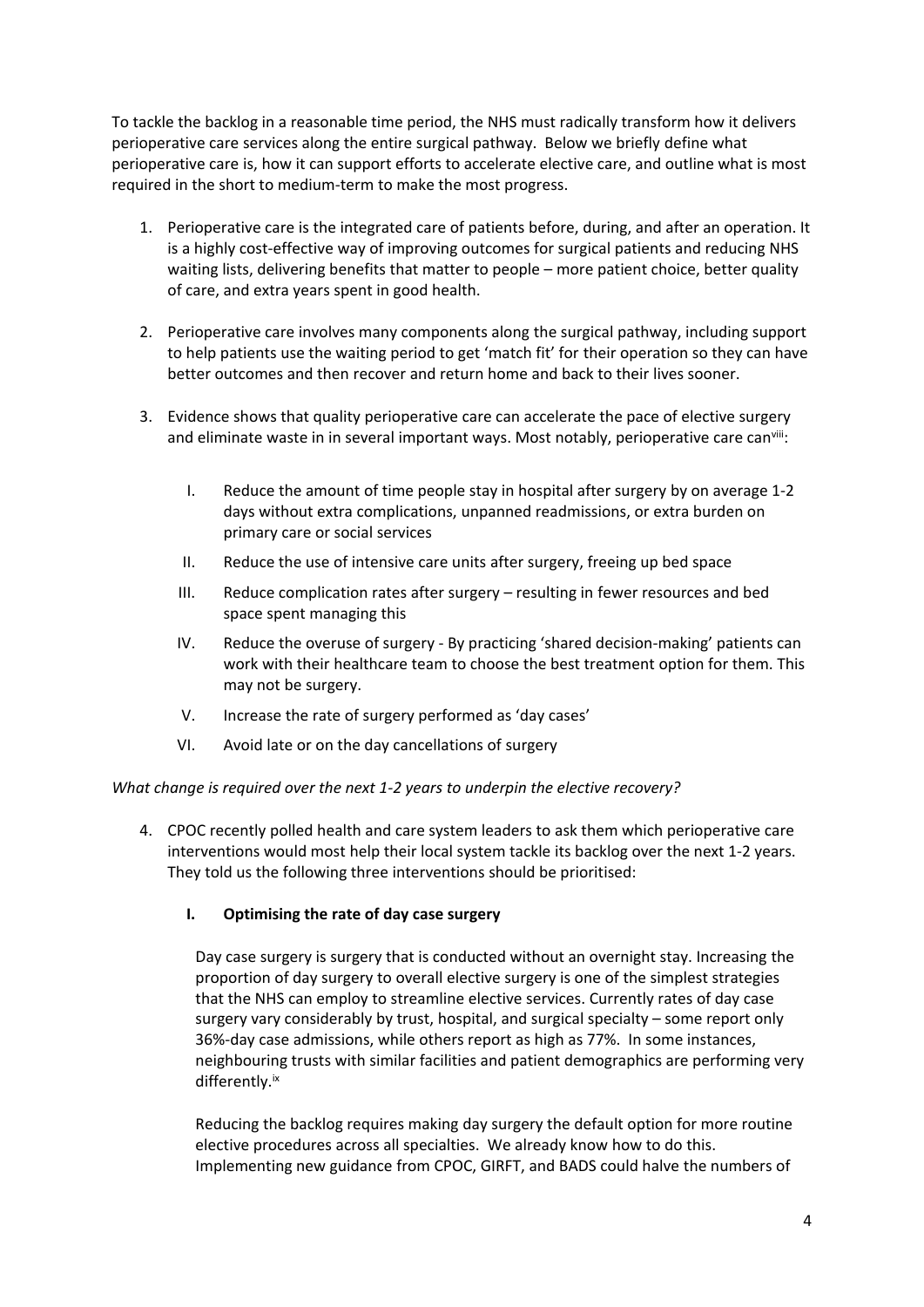elective patients who currently stay in hospital overnight – this would be transformative for elective capacity.<sup>x</sup>

#### **ii. Implementing initiatives that reduce time spent in hospital**

Perioperative care pathways and their components reduce the amount of time that people stay in hospital after surgery by on average 1-2 days without extra complications, unplanned readmissions or extra burden on primary care or social services. Specific interventions that have an impact on length of hospital stay include good preoperative assessment<sup>xi</sup> (including surgery schools), prehabilitation programmes to help patients physically and mentally prepare for their operation, and the use of enhanced care units to provide an appropriate level of support for patients in the immediate post-operative period.<sup>xii</sup> It is noteworthy that one of the leading causes of late or on the day cancellation of surgery is a lack of a bed – so every reduced length of stay benefits all patients.

#### **iii. Increasing Shared Decision-Making**

Shared decision-making (SDM) is the process whereby patients and clinicians work together to decide the best treatment option based on evidence and the patient's wishes and values. This may be to select a test or intervention, such as going ahead with surgery. With increasing numbers of patients having multiple medical conditions and at higher risk of complications, it is important that the patient's views are listened to. This requires specific training and work practices.

Patients who are effectively involved in making decisions about their care have fewer regrets about treatment, better reported communication with their healthcare professionals, improved knowledge of their condition and treatment options, better adherence to the selected treatment and an overall better experience with improved satisfaction. As 1 in 7 patients experience 'surgical regret', getting shared decisionmaking right is essential to high quality care.<sup>xiii</sup>

#### *Turning 'waiting lists' into 'preparation lists'*

- 5. In addition to reforming how NHS services are delivered, there also needs to be a radical change in how the NHS and patients view and use the waiting period. One of the leading causes of late or on the day cancellations of surgery is because the patient is not fit for their operation. This is incredibly wasteful for the NHS and also can be devastating for the patient who faces the delay.
- 6. Every patient who is on the waiting list should be encouraged to use the waiting period to prepare physically and mentally for their operation and recovery. Xiv Perioperative interventions, such as prehabilitation programmes, can help empower patients during the waiting period to use this time to proactively address risk factors and underlying health conditions that can cause surgical complications. This can include exercise and psychological support, smoking cessation support, and weight management support.
- 7. Various approaches to 'prehabilitation' encompassing some or all those factors have been shown to reduce postoperative complications by between 30-80% and reduce hospital stays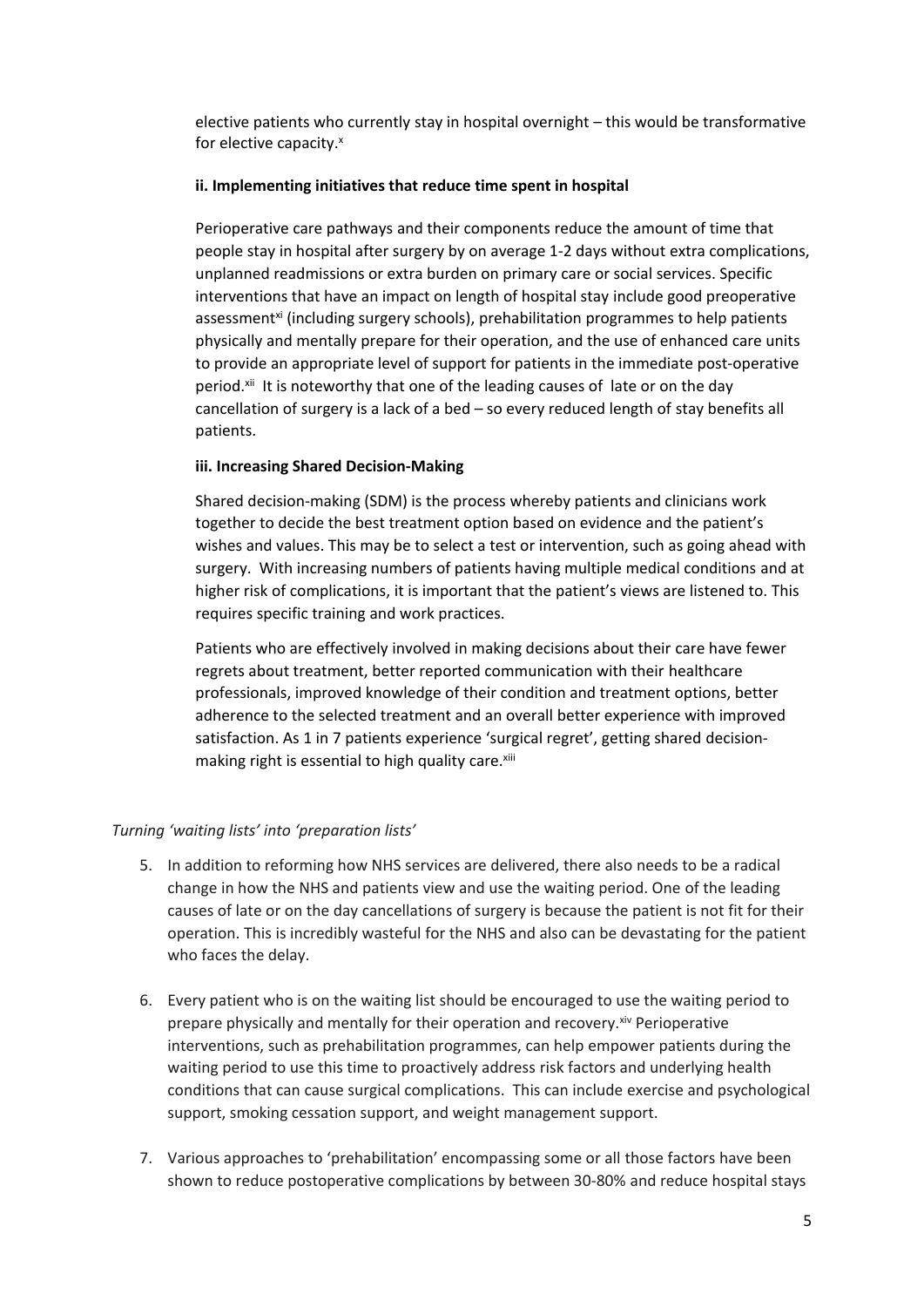by 1-2 days on average. Additionally, prehabilitation provides an opportunity to support the prevention agenda, helping patients use their time waiting for surgery as a 'teachable moment' to make positive lifestyle changes.

8. Recognising the critical role that patient preparation will play in tackling the backlog, Scotland's new elective recovery plan includes a commitment to provide cancer patients with prehabilitation. We urge the Committee to champion that approach with the UK Government, and support the NHS to change waiting lists for surgery into preparation lists by providing all high-risk and cancer patients with dedicated prehabilitation support.

**How much financial investment will be needed to tackle the backlog over the short, medium, and long-term; and how should such investment be distributed? To what extent is the financial investment received to date adequate to manage the backlog?**

- 1. The time-limited financial investment received to date in the Elective Recovery Fund, while welcome, is inadequate to manage the backlog.
- 2. The Cabinet Office projects that it could cost between £2-£10 billion a year to reduce elective waiting lists back to manageable levels<sup>xv</sup>, while the Health Foundation estimates that it could take an additional £6 billion over three years. Such a wide range of projections underscores the high level of uncertain demand for future services that the service is facing.
- 3. What is clear is that considerable additional resources will be required to enable the NHS to continue to strive towards the aspirations laid out in the NHS Long Term Plan and make up ground on the backlog.
- 4. To help achieve both of those aims, we are calling on the Government to provide dedicated funding for the transformation and delivery of perioperative care interventions in the upcoming Spending Review.

<sup>i</sup> As of the latest *Referral to Treatment Waiting Times* (RTT) which are published monthly by NHS England. Latest figures cover period up to June 2021, <https://www.england.nhs.uk/statistics/statistical-work-areas/rtt-waiting-times/rtt-data-2021-22/>

ii Laudicella M, Siciliani L, Cookson R. Waiting times and socioeconomic status: evidence from England. Soc Sci Med. 2012 May;74(9):1331-41. doi: 10.1016/j.socscimed.2011.12.049. Epub 2012 Feb 21. PMID: 22425289.

iii Nick Kituno, Dave West, 'Elective recovery requires "very radical" service change.' *Health Service Journal*, 14 April 2021, <https://www.hsj.co.uk/elective-recovery-requires-very-radical-service-change-says-stevens/7029886.article>

iv British Medical Association (2021), Rest, recover, restore: Getting UK health services back on track, <https://www.bma.org.uk/media/3910/nhs-staff-recover-report-final.pdf>

<sup>v</sup> Figures from forthcoming CPOC report into perioperative solutions to the backlog – we can provide more information if desired.